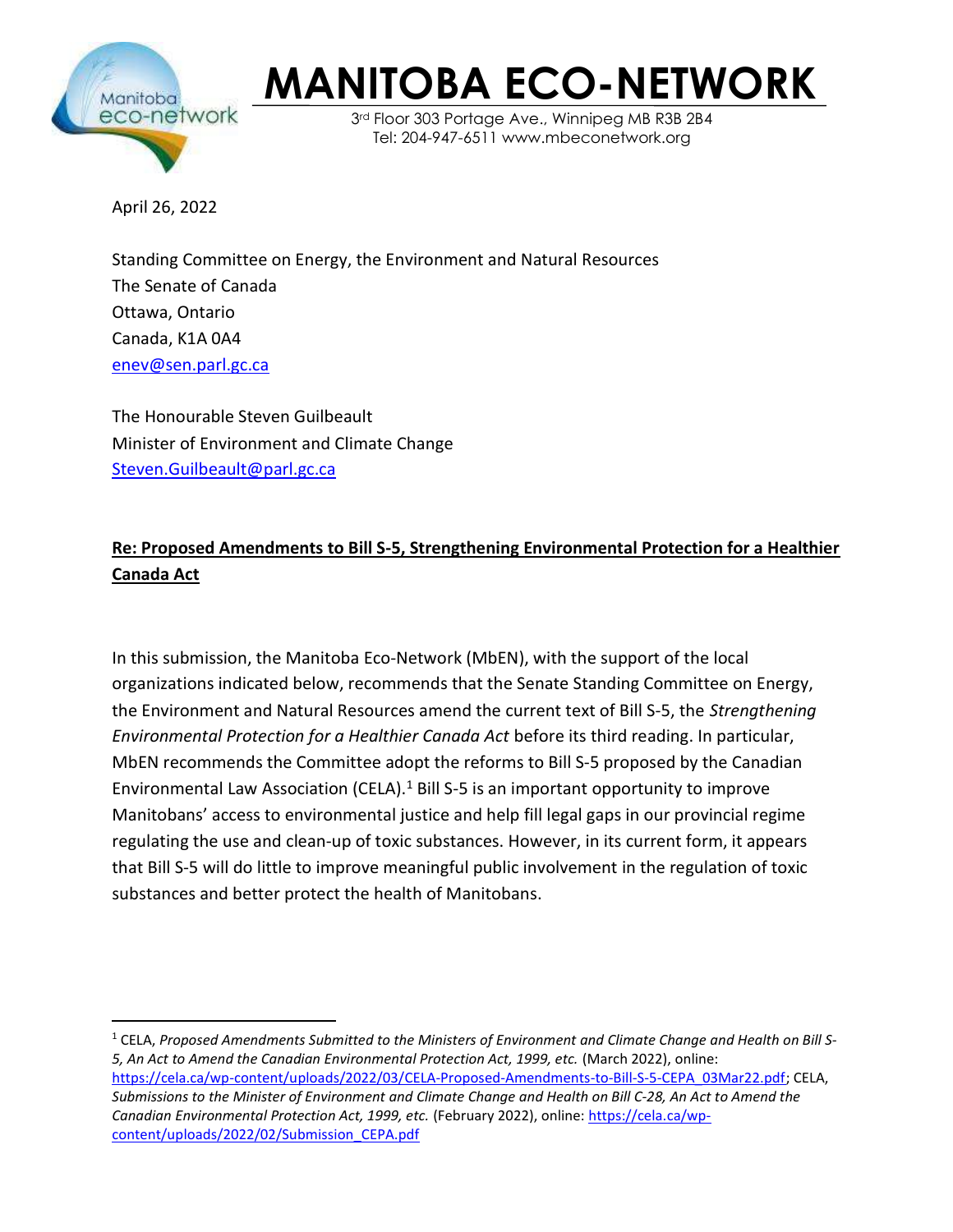## Seeking Environmental Justice in Manitoba

Since 1988, Manitoba Eco-Network (MbEN) has promoted positive environmental action by supporting people and groups in our community. MbEN's programming focuses on policy advocacy, engagement in consultation processes and developing capacity building tools that benefit the environmental non-profit sector and our member groups. We are a public interest environmental organization seeking to promote and facilitate good environmental governance and the protection of Manitoba's environment for the benefit of current and future generations.

In the past few years, MbEN has engaged with a range of individuals and organizations in Manitoba who have serious concerns about toxic substance contamination in the areas they live and work in. This led to the development of our **Healthy Environment**, Healthy Neighbourhood project (HEHN), which is aimed at increasing access to environmental justice for citizens in the City of Winnipeg, with a focus on the inner-city and low-income and marginalized individuals. This project was created after community groups from areas affected by industrial pollution reached out to MbEN for help. Their efforts to secure meaningful remedies for the harms to their communities have been unsuccessful. In response, MbEN designed this project to document community members' experiences, explore legal remedies, and identify gaps in the legal framework.

One of the main problems we have identified so far is the very limited role of the public in the identification, investigation, monitoring, and clean-up of toxic contamination in the areas where they live and work. This has created a situation where Manitobans have little to no legal power to trigger the investigation and clean-up of toxic contamination in their neighbourhoods, participate in monitoring, follow-up or enforcement activities and initiate legal proceedings in situations where industry or government has not taken appropriate action. Manitobans also lack access to information about contaminated sites, ongoing investigations, monitoring and follow-up data (air, water, soil), and related public health data, among other things.

There are many examples of the struggles endured by residents in our study areas of St. Boniface, Point Douglas, and the Weston School area as they have attempted to protect themselves and their families from toxic contamination. For example, soil, air, water, and snow sampling for lead has been conducted multiple times in Winnipeg since the 1970s, and more recently since 2016.<sup>2</sup> Tests repeatedly show that the levels of lead and other toxic substances

<sup>&</sup>lt;sup>2</sup> See for example, Elisha Dacey, "Testing Reveals Toxic Heavy Metals in St. Boniface Soil," CBC, August 18, 2017; Kristin Annable, "Unsafe Lead Levels Remain at Weston School's Sports Field, Gov't Officials Say Winter Minimizes Risk," CBC, November 29, 2018; Cameron MacLean, "High Lead Levels in Soil a Lingering Reminder of Point Douglas's Industrial Past," CBC, December 1, 2018; Kristin Annable, "New Test Results Show Lead Contamination in St. Boniface Gardens up to 10 Times Recommended Level," CBC, May 31, 2019; Cameron MacLean, "Fences Going Back up around Weston School Field Pending More Tests for Lead in Soil," CBC, April 12, 2019; Government of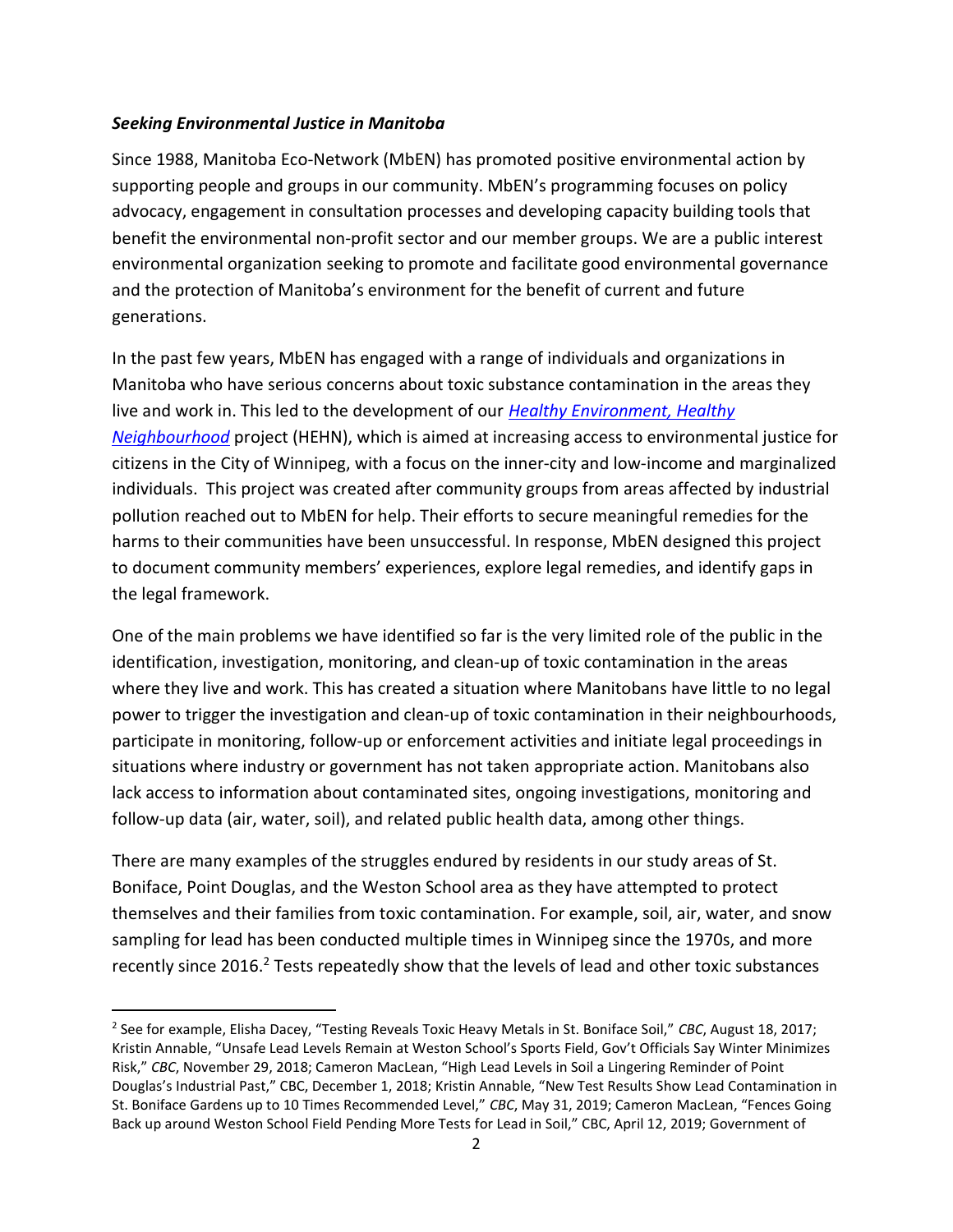are elevated well beyond acceptable limits. In some cases, the levels of certain contaminants like lead have been found to be ten to fifteen times the recommended limit. Lead in drinking water and household paint are also serious problems in Winnipeg. Homes built before 1990 are likely to have lead water pipes or lead solder in water pipes.<sup>3</sup> Vulnerable populations who reside in such older housing, especially children, are at serious risk from exposure to these toxic chemicals found in their homes and surrounding communities.<sup>4</sup>

Despite a range of evidence showing elevated levels of toxic substances in their communities, community organizations like the South St. Boniface Residents' Association and the Point Douglas Residents' Committee have struggled to find meaningful solutions that allow them to protect their health and surrounding environment. Inadequate access to government reports and test results, delayed or lack of notification of contamination, and ineffective government enforcement of legislative requirements have created numerous barriers preventing access to environmental justice.<sup>5</sup> Residents in these areas are frustrated and have expressed grief that they can no longer undertake activities, like growing vegetables in their backyard, that improve their lives and help achieve food sovereignty and security in their neighbourhoods.

Our work in the community has made it clear that Manitobans need legal reforms at the federal and provincial levels that improve their access to environmental justice, which requires:

- a recognized and meaningful role for the public in legal and policy processes related to the regulation of toxic substances and contaminated, remediated and brownfield sites;
- public access to detailed information such as investigation reports, medical information about potential health impacts, follow-up and monitoring data (air, soil, water), and compliance and enforcement activities;
- effective government regulation of a broader range of industrial activities, including industrial metal shredders;
- stricter regulation of toxic, persistent and bio-accumulative substances (e.g. lead, arsenic, cadmium, nickel, mercury, aluminum)

Manitoba, "Sampling Report: Surface Soil Lead Levels in Winnipeg, Manitoba: 2007 & 2008" (Government of Manitoba, May 2011), https://s3.documentcloud.org/documents/4873722/Y2011.pdf; Intrinsik Corp, "Summary of Findings, Lead Concentrations in Winnipeg Soil" (2019),

https://gov.mb.ca/asset\_library/en/proactive/2019\_2020/soil-report-summary-of-findings.pdf;

<sup>&</sup>lt;sup>3</sup> Nicholas Frew, "Testing Suggests 1 in 5 Winnipeg Homes with Lead Pipes Have Unsafe Levels of Lead in Drinking Water," CBC, December 17, 2019; Jim Maloway, "Replace Lead Water Pipes," Winnipeg Free Press, May 12, 2021.

<sup>&</sup>lt;sup>4</sup> Michael Gochfeld and Joanna Burger, "Disproportionate Exposures in Environmental Justice and Other Populations: The Importance of Outliers," American Journal of Public Health 101, no. S1 (December 2011): S54-59, https://doi.org/10.2105/AJPH.2011.300121.

<sup>&</sup>lt;sup>5</sup> Kristin Annable, Katie Nicholson, and Am Ct, "'Absolutely Floored': Residents Never Told of Lead Contamination in Point Douglas Soil Because NDP Sat on Info," September 13, 2018.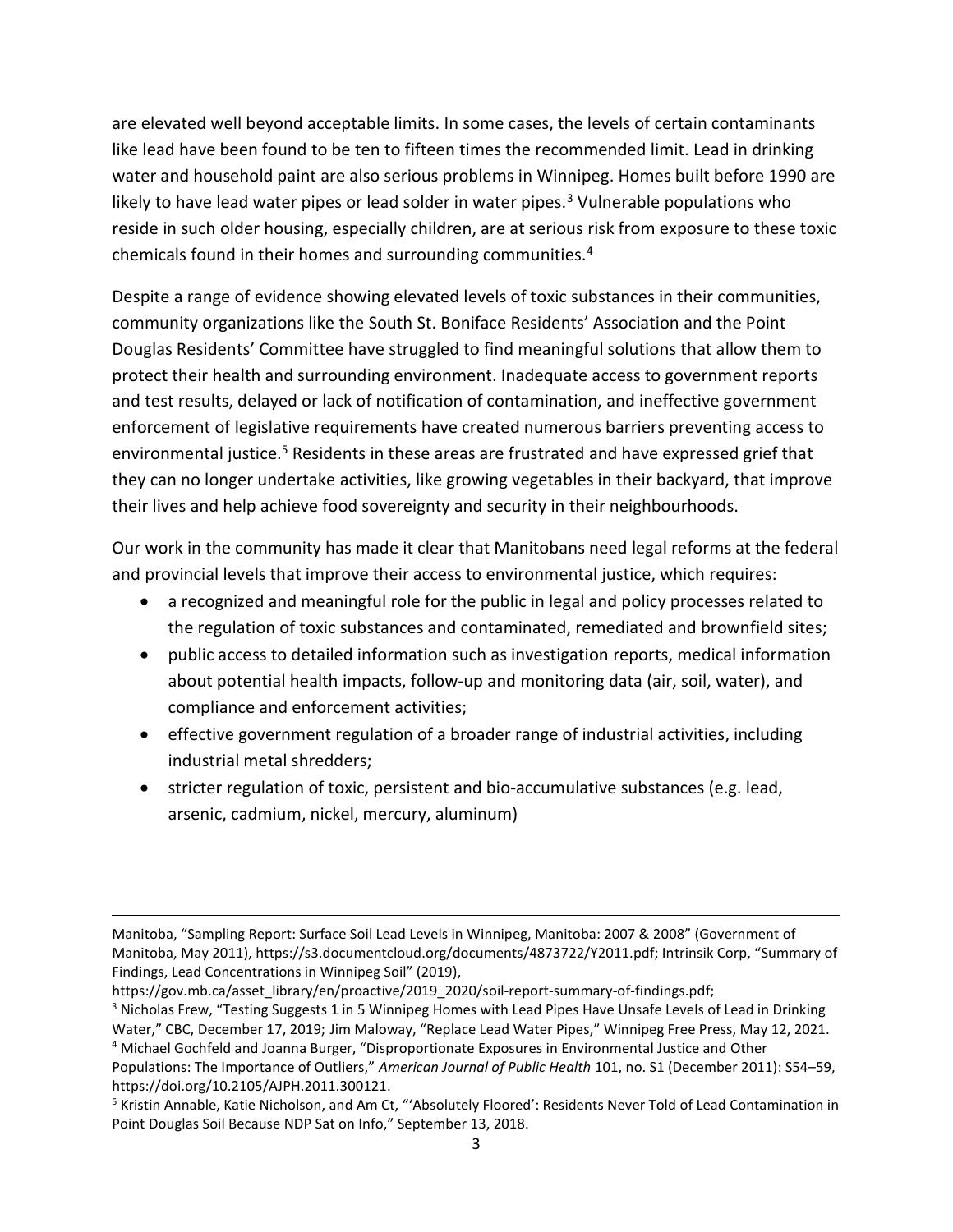- legal standing for citizens so they can better protect their legal rights and hold industry and government accountable for actions that threaten their health and surrounding environment;
- **•** stronger environmental enforcement mechanisms.

## Reform of CEPA and Bill S-5

MbEN was pleased to see the introduction of  $\underline{\text{Bill C-28}}$ , the Strengthening Environmental Protection for a Healthier Canada Act in Fall 2021 and its re-introduction as **Bill S-5** in February 2022. We were hopeful the proposed amendments to the Canadian Environmental Protection Act, 1999 (CEPA) would strengthen environmental protections for all Canadians, including Manitobans. However, in its current form, it appears that Bill S-5 will do little to improve meaningful public involvement in the regulation of toxic substances and better protect the health of Manitobans. There is a need for significant reform of Bill S-5 to ensure CEPA remains an effective legislative mechanism that protects Canadians from the health and environmental consequences of toxic contamination. There is also a need to better empower Canadians to protect their environmental rights. MbEN fully endorses the amendments to Bill S-5 proposed by CELA and recommends the Committee adopt them all. Some examples are provided below.

Definitions: MbEN agrees with CELA that the addition of more defined terms, such as "cumulative effects", "environmental justice principle", and "meaningful involvement" would help clarify the scope of their meaning and application within the CEPA regulatory framework. We also support the expanded definition of "vulnerable population" proposed by CELA, which better acknowledges the systemic environmental racism associated with toxic substances and contaminated sites.

The Right to a Healthy Environment: There is a need for significant amendment to Bill S-5, as proposed by CELA, to ensure recognition of the right to a healthy environment in CEPA is effective and enforceable. This includes removing any language regarding the balancing of the right with economic or other factors and removing the barriers to the existing remedy available under s 22 of CEPA which have so far prevented its use. All Canadians, including Manitobans, need to be better empowered to protect their health and their environment from toxic contamination, which includes the ability to initiate legal proceedings against industry or government when their actions (or inaction) violate our environmental rights. It is also important that these sections enabling Canadians to protect their rights and engage in legal processes include corresponding funding opportunities to reduce financial barriers to participation.

Regulated Toxic Substances List: MbEN agrees with CELA that the proposed changes to Schedule 1 of CEPA in Bill S-5 should be repealed. Changing the title of Schedule 1 will create legal uncertainty and risks the constitutionality of the Act. Dividing the Schedule into two parts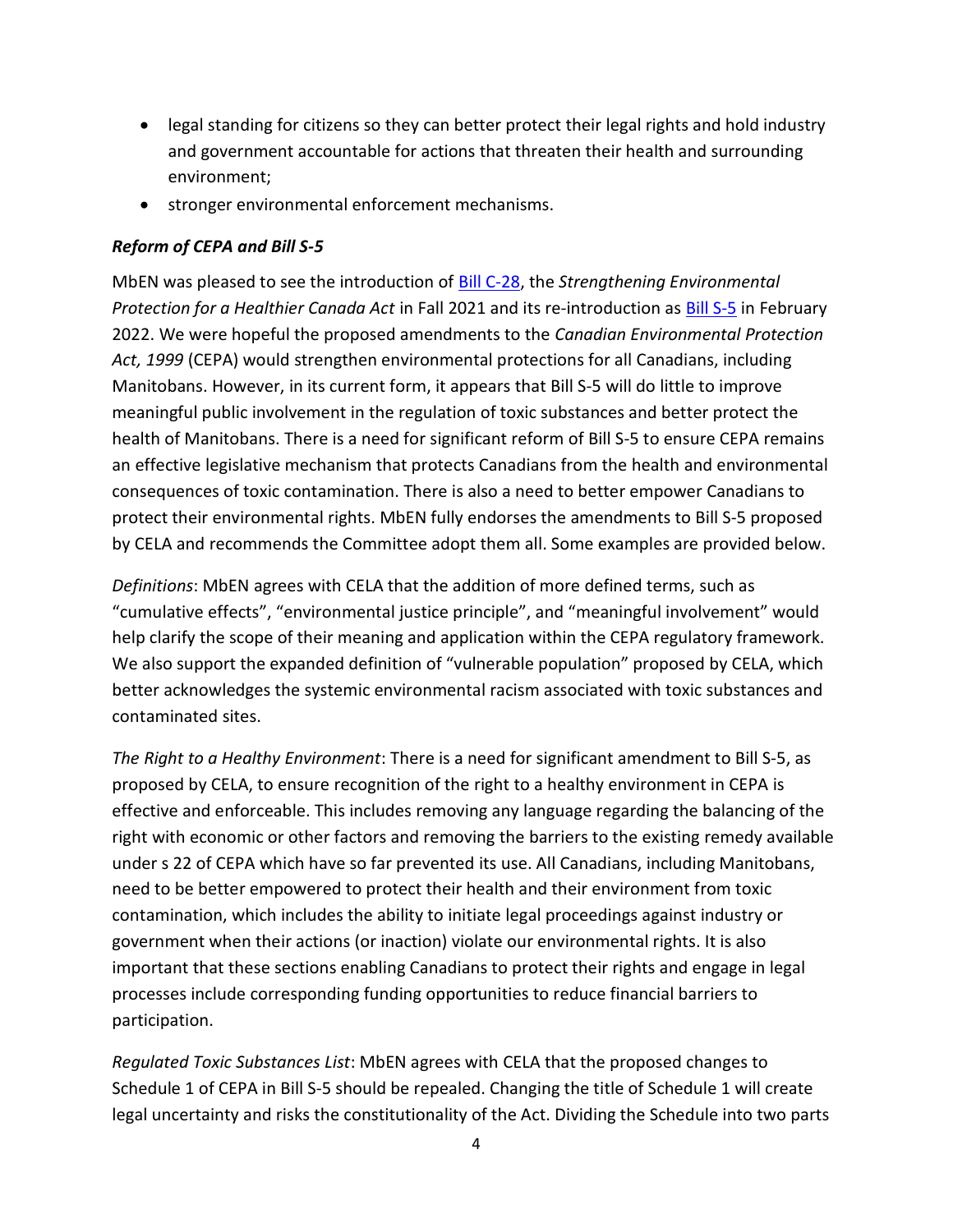will also result in toxic chemicals of concern to the community members we have been working with, such as lead, cadmium, arsenic, and nickel, no longer being subject to prohibition. All substances currently included in Schedule 1 should remain eligible for all risk management actions (e.g. bans, substitution, etc.).

Pollution Hot Spots Regulations: Bill S-5 repeals ss 330(3) and (3.1) of CEPA which is supposed to facilitate the development geographically targeted regulations to help with pollution "hot spots". While it is very important that CEPA is strengthened to better address pollution hot spots, such as those identified by MbEN in downtown and mature neighborhoods in Winnipeg, MbEN feels the changes to Bill S-5 proposed by CELA that would instead retain ss 330(3) and (3.1) and extend the authority to make such regulations to other sections of the Act, would better allow regulators to address pollution hot spots across Canada.

Ambient Air Quality Standards: There is a need to better protect Canadians from ambient air quality problems. However, despite the recommendations of the 2017 Standing Committee on Environment and Sustainable Development in its review of CEPA, Bill S-5 does not contain any proposed reforms to address this problem. MbEN has engaged with many community members in Manitoba concerned with the impact of industrial activity on the air quality in their neighborhoods and feel that legally binding and enforceable ambient air quality standards would help Manitobans to better hold industry accountable. We therefore support CELA's proposed additions to Bill S-5 which would require the creation of legally binding and enforceable ambient air quality standards.

Bill S-5 is an important opportunity to improve Manitobans' access to environmental justice and help fill legal gaps in our provincial regime regulating the use and clean-up of toxic substances. Through the HEHN project, MbEN's work with community groups has consistently shown that residents and community members have few effective tools to protect their physical, emotional, and community health from harmful and long-lasting pollution. Above all, the purpose of Bill S-5 and CEPA should be to protect the environment and people from harm. We ask that you reform Bill S-5 to improve environmental safety and access to environmental justice.

MbEN appreciates your consideration of our comments and recommendations for reform of Bill S-5. We welcome future opportunities to engage with members of the Senate to ensure the highest level of environmental protection measures are enacted and the right to a healthy environmental is meaningfully recognized to help us protect Manitoba's environment for the benefit of current and future generations.